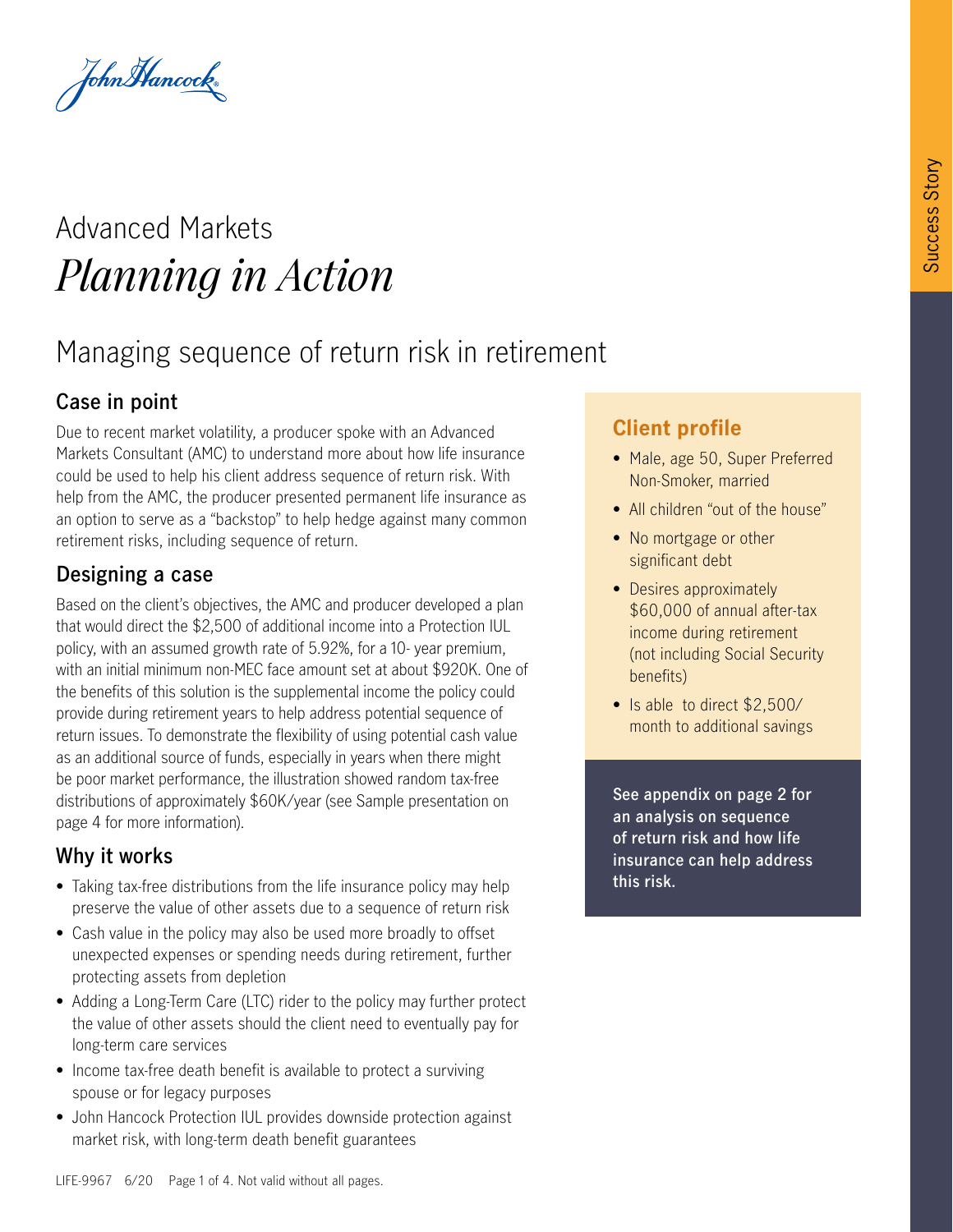## **Appendix: Understanding sequence of return risk**

Sequence of return risk analyzes the order in which investment returns occur and the potential impact on the longevity of income sources at retirement. It's an analysis that centers on the notion that if accounts underperform early in the retirement-distribution phase, it can be difficult to make up those losses later.

In order to best understand let's look at an example:

#### **Compare Mr. Smith (retiring in 1969) and Mrs. Jones (retiring in 1971):**

- each start with retirement accounts with \$2M
- each withdraw \$100k annually

#### **Mr. Smith**

| Age | Year | Beginning<br>balance | Withdrawal<br>amount | Actual<br>returns | Year-end<br>balance |
|-----|------|----------------------|----------------------|-------------------|---------------------|
| 65  | 1969 | 2,000,000            | \$100k               | $-15.19%$         | 1,611,314           |
| 66  | 1970 | 1,611,314            | \$100k               | 4.82%             | 1,584,129           |
| 67  | 1971 | 1,584,129            | \$100k               | 6.11%             | 1,574,854           |
| 68  | 1972 | 1,574,854            | \$100k               | 14.58%            | 1,689,932           |
| 69  | 1973 | 1,689,932            | \$100k               | $-16.58%$         | 1,326,258           |
| 70  | 1974 | 1,326,258            | \$100k               | $-27.57%$         | 888,129             |
| 71  | 1975 | 888,129              | \$100k               | 38.32%            | 1,090,172           |
| 72  | 1976 | 1,090,172            | \$100k               | 17.86%            | 1,167,017           |
| 73  | 1977 | 1,167,017            | \$100k               | $-17.27%$         | 882,764             |
| 74  | 1978 | 882,764              | \$100k               | $-3.15%$          | 758,131             |
| 75  | 1979 | 758,131              | \$100k               | 4.19%             | 685,706             |
| 76  | 1980 | 685,706              | \$100k               | 14.93%            | 673,170             |
| 77  | 1981 | 673,170              | \$100k               | $-9.23%$          | 520,261             |
| 78  | 1982 | 520,261              | \$100k               | 19.61%            | 502,653             |
| 79  | 1983 | 502,653              | \$100k               | 20.27%            | 484,258             |
| 80  | 1984 | 484,258              | \$100k               | $-3.74%$          | 369,887             |
| 81  | 1985 | 369,887              | \$100k               | 27.66%            | 344,532             |
| 82  | 1986 | 344,532              | \$100k               | 22.58%            | 299,755             |
| 83  | 1987 | 299,755              | \$100k               | 2.26%             | 204,274             |
| 84  | 1988 | 204,274              | \$100k               | 11.85%            | 116,629             |
| 85  | 1989 | 116,629              | \$100k               | 26.96%            | 21,112              |
| 86  | 1990 | 21,112               | \$100k               | $-4.34%$          |                     |
| 87  | 1991 |                      | \$100k               | 20.32%            |                     |
| 88  | 1992 |                      | \$100k               | 4.17%             |                     |
| 89  | 1993 | ä,                   | \$100k               | 13.72%            | $\overline{a}$      |
| 90  | 1994 |                      | \$100k               | 2.14%             |                     |
| 91  | 1995 |                      | \$100k               | 33.45%            |                     |
| 92  | 1996 |                      | \$100k               | 26.01%            |                     |
| 93  | 1997 | $\overline{a}$       | \$100k               | 22.64%            | $\overline{a}$      |
| 94  | 1998 |                      | \$100k               | 16.10%            |                     |
| 95  | 1999 |                      | \$100k               | 25.22%            |                     |
|     |      |                      |                      |                   |                     |

**The most recent downturn in the market is a perfect example of how the devaluation of assets may affect retirees.** And many clients over the age of 50 are now more aware of this risk than ever before as they have seen their retirement assets shrink in just a short period of time. While no one can predict the future market returns, now is an advisable time to be speaking with clients about "sequence of return risk" and potential opportunities to hedge against this exposure.

| Age | Year | Beginning<br>balance | Withdrawal<br>amount | Actual<br>returns | Year-end<br>balance |
|-----|------|----------------------|----------------------|-------------------|---------------------|
| 65  | 1971 | 2,000,000            | \$100k               | 6.11%             | 2,016,147           |
| 66  | 1972 | 2,016,147            | \$100k               | 14.58%            | 2,195,579           |
| 67  | 1973 | 2,195,579            | \$100k               | $-16.58%$         | 1,748,048           |
| 68  | 1974 | 1,748,048            | \$100k               | $-27.57%$         | 1,193,615           |
| 69  | 1975 | 1,193,615            | \$100k               | 38.32%            | 1,512,732           |
| 70  | 1976 | 1,512,732            | \$100k               | 17.86%            | 1,665,046           |
| 71  | 1977 | 1,665,046            | \$100k               | $-17.27%$         | 1,294,794           |
| 72  | 1978 | 1,294,794            | \$100k               | $-3.15%$          | 1,157,194           |
| 73  | 1979 | 1,157,194            | \$100k               | 4.19%             | 1,101,490           |
| 74  | 1980 | 1,101,490            | \$100k               | 14.93%            | 1,151,043           |
| 75  | 1981 | 1,151,043            | \$100k               | $-9.23%$          | 954,021             |
| 76  | 1982 | 954,021              | \$100k               | 19.61%            | 1,021,452           |
| 77  | 1983 | 1,021,452            | \$100k               | 20.27%            | 1,108,203           |
| 78  | 1984 | 1,108,203            | \$100k               | $-3.74%$          | 970,496             |
| 79  | 1985 | 970,496              | \$100k               | 27.66%            | 1,111,258           |
| 80  | 1986 | 1,111,258            | \$100k               | 22.58%            | 1,239,630           |
| 81  | 1987 | 1,239,630            | \$100k               | 2.26%             | 1,165,408           |
| 82  | 1988 | 1,165,408            | \$100k               | 11.85%            | 1,191,649           |
| 83  | 1989 | 1,191,649            | \$100k               | 26.96%            | 1,385,946           |
| 84  | 1990 | 1,385,946            | \$100k               | $-4.34%$          | 1,230,110           |
| 85  | 1991 | 1,230,110            | \$100k               | 20.32%            | 1,359,749           |
| 86  | 1992 | 1,359,749            | \$100k               | 4.17%             | 1,312,331           |
| 87  | 1993 | 1,312,331            | \$100k               | 13.72%            | 1,378,687           |
| 88  | 1994 | 1,378,687            | \$100k               | 2.14%             | 1,306,051           |
| 89  | 1995 | 1,306,051            | \$100k               | 33.45%            | 1,609,499           |
| 90  | 1996 | 1,609,499            | \$100k               | 26.01%            | 1,902,180           |
| 91  | 1997 | 1,902,180            | \$100k               | 22.64%            | 2,210,211           |
| 92  | 1998 | 2,210,211            | \$100k               | 16.10%            | 2,449,934           |
| 93  | 1999 | 2,449,934            | \$100k               | 25.22%            | 2,942,611           |
| 94  | 2000 | 2,942,611            | \$100k               | $-6.17%$          | 2,667,279           |
| 95  | 2001 | 2,667,279            | \$100k               | $-7.10%$          | 2,384,899           |
|     |      |                      |                      |                   | F A01               |

**30-year average market return 9.64% 30-year average market return 9.54%**

While Mr. Smith experienced a slightly higher average rate of return over a 30-year period, his outcome was much different due to the sequence of those returns.

Page 2 of 4. Not valid without all pages. \*This is a hypothetical example for illustrative purposes only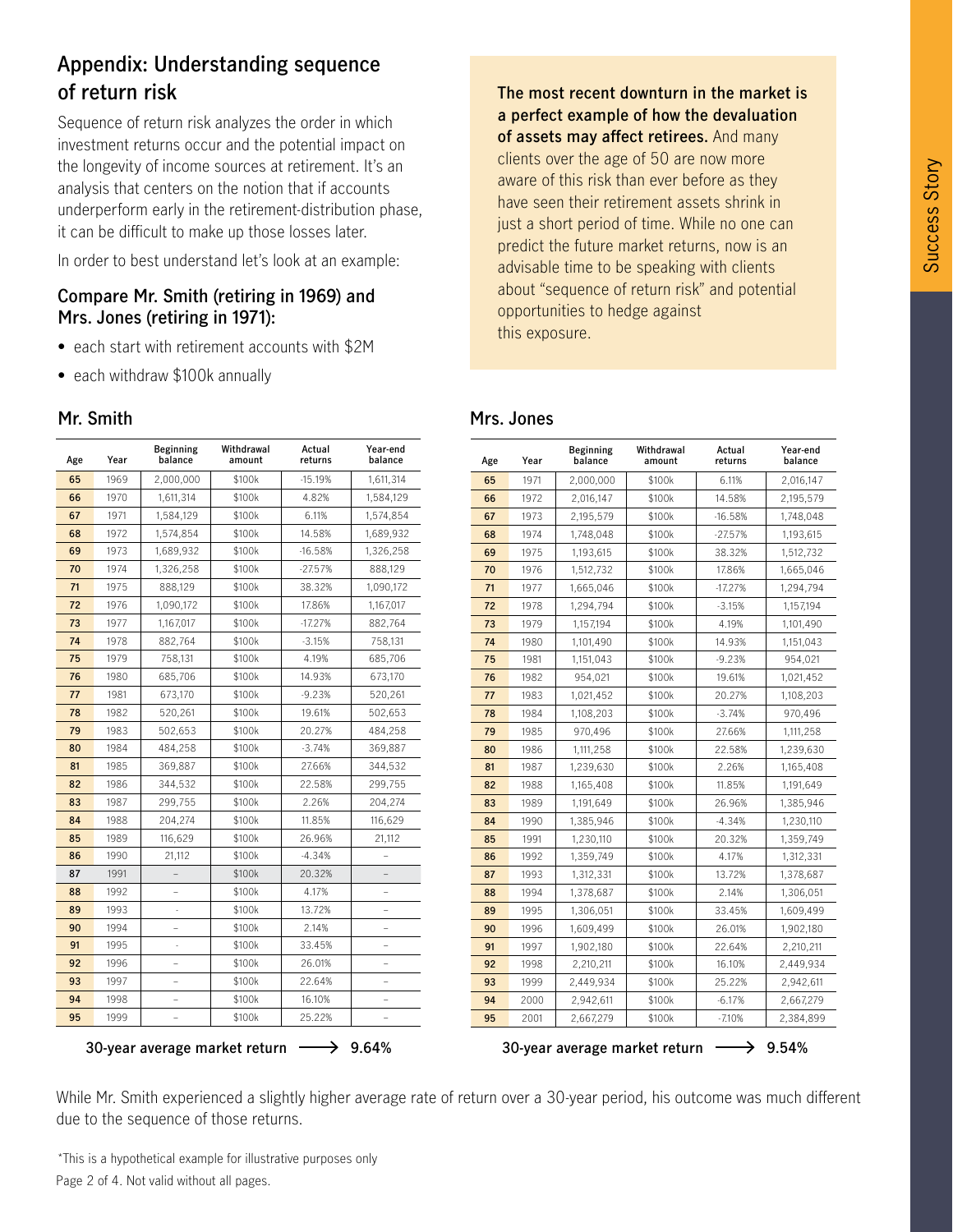But what if Mr. Smith had been able to avoid taking withdrawals after the market had performed negatively (excluding 1970) because he had another tax-advantaged source of income he could access? In that case, he likely would have experienced a much different outcome with respect to the longevity of his account.

#### **Let's take a look:**

#### **Mr. Smith**

| Age | Year | Beginning<br>balance | Withdrawal<br>amount | Actual<br>returns | Year-end<br>balance |
|-----|------|----------------------|----------------------|-------------------|---------------------|
| 65  | 1969 | 2,000,000            | \$100k               | $-15.19%$         | 1,611,314           |
| 66  | 1970 | 1,611,314            | \$100k               | 4.82%             | 1,584,129           |
| 67  | 1971 | 1,584,129            | \$100k               | 6.11%             | 1,574,854           |
| 68  | 1972 | 1,574,854            | \$100k               | 14.58%            | 1,689,932           |
| 69  | 1973 | 1,689,932            | \$100k               | $-16.58%$         | 1,326,258           |
| 70  | 1974 | 1,409,674            |                      | $-27.57%$         | 960,555             |
| 71  | 1975 | 1,020,970            |                      | 38.32%            | 1,328,679           |
| 72  | 1976 | 1,273,923            | \$100k               | 17.86%            | 1,448,121           |
| 73  | 1977 | 1,383,585            | \$100k               | $-17.27%$         | 1,115,327           |
| 74  | 1978 | 1,144,668            |                      | $-3.15%$          | 1,080,228           |
| 75  | 1979 | 1,011,792            |                      | 4.19%             | 1,125,489           |
| 76  | 1980 | 949,996              | \$100k               | 14.93%            | 1,178,626           |
| 77  | 1981 | 976,926              | \$100k               | $-9.23%$          | 979,058             |
| 78  | 1982 | 886,746              |                      | 19.61%            | 1,171,002           |
| 79  | 1983 | 940,988              | \$100k               | 20.27%            | 1,288,062           |
| 80  | 1984 | 1,011,431            | \$100k               | $-3.74%$          | 1,143,628           |
| 81  | 1985 | 973,603              |                      | 27.66%            | 1,459,933           |
| 82  | 1986 | 1,115,224            | \$100k               | 22.58%            | 1,667,047           |
| 83  | 1987 | 1,244,493            | \$100k               | 2.26%             | 1,602,493           |
| 84  | 1988 | 1,170,381            | \$100k               | 11.85%            | 1,680,524           |
| 85  | 1989 | 1,197,210            | \$100k               | 26.96%            | 2,006,617           |
| 86  | 1990 | 1,393,007            | \$100k               | $-4.34%$          | 1,823,832           |
| 87  | 1991 | 1,236,865            |                      | 20.32%            | 2,194,434           |
| 88  | 1992 | 1,367,876            | \$100k               | 4.17%             | 2,181,856           |
| 89  | 1993 | 1,320,797            | \$100k               | 13.72%            | 2,367,528           |
| 90  | 1994 | 1,388,315            | \$100k               | 2.14%             | 2,316,054           |
| 91  | 1995 | 1,315,885            | \$100k               | 33.45%            | 3,600,684           |
| 92  | 1996 | 1,622,622            | \$100k               | 26.01%            | 3,600,684           |
| 93  | 1997 | 1,918,717            | \$100k               | 22.64%            | 4,293,273           |
| 94  | 1998 | 2,230,493            | \$100k               | 16.10%            | 4,868,348           |
| 95  | 1999 | 2,473,481            | \$100k               | 25.22%            | 5,970,973           |

**Avoiding withdrawals from this account after negative market returns substantially increases its potential longevity.** However, in order to avoid taking taxable withdrawals in this manner, Mr. Smith would likely need another source of income from which to draw. Permanent life insurance can serve as this source of tax-free income.

**30-year average market return 9.64%**

Page 3 of 4. Not valid without all pages. \*This is a hypothetical example for illustrative purposes only